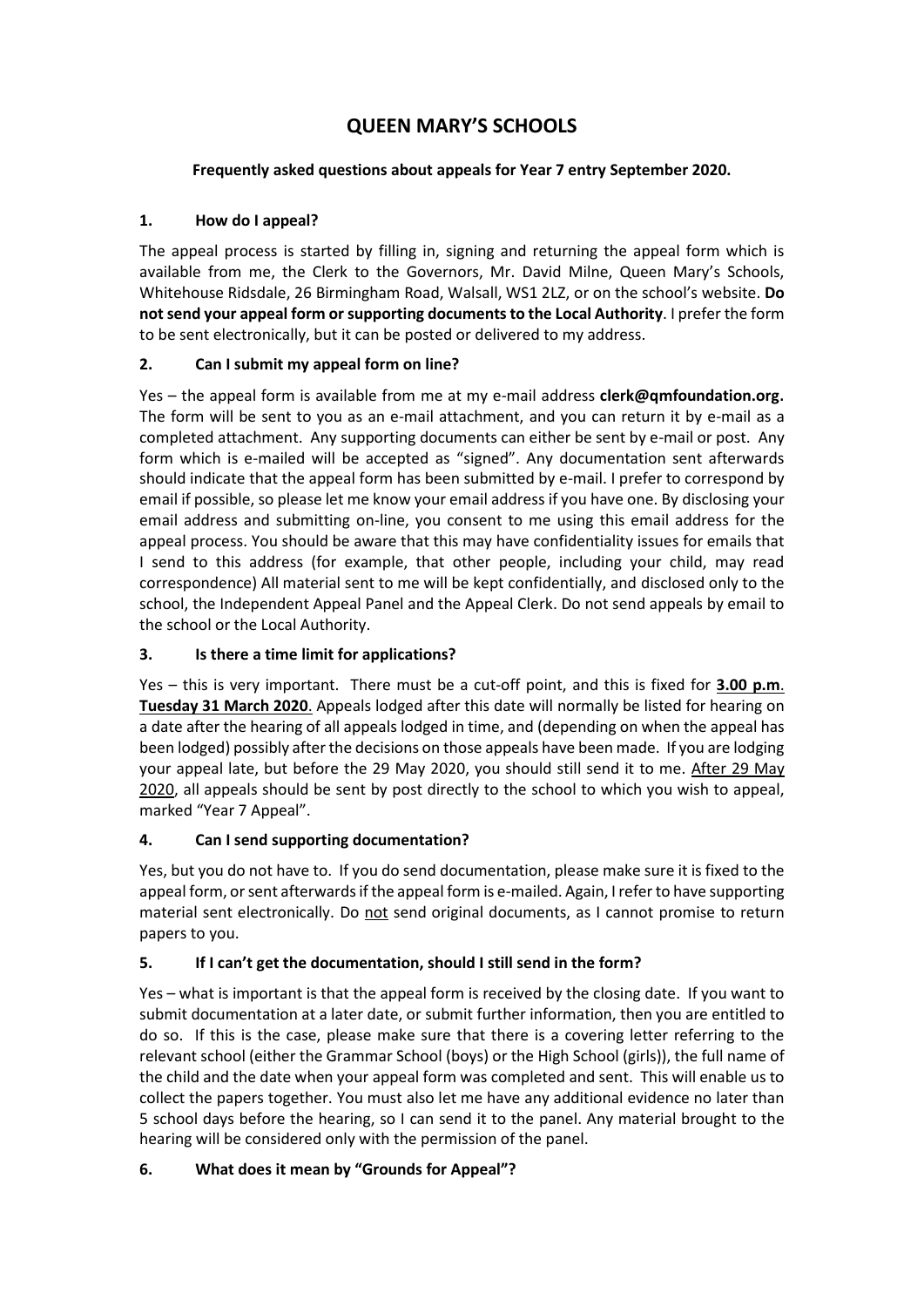You should set out here your reasons why you feel your child should be allowed into the school. There are no set rules for what it is to be said here, and you can say anything you wish as to why you would like your child to be admitted. You can attach additional sheets if there is not enough room. It is helpful, however, for the Independent Appeal Panel to know in advance what points you would like to make.

# **7. What happens to the material sent?**

The material (including the form and supporting evidence) will be retained securely by me and will be copied and sent to the appeal clerk and the panel, and to the Head Teacher who will be at the hearing. After the hearing, the appeal panel and Head Teacher's papers will be securely shredded, and the appeal clerk and I have to retain the papers securely for two years.

# **8. What happens after the appeal form has been sent?**

I collect the paperwork together and work out how many appeals have been received. If this year is similar to past years, there are likely to be a large number of appeals lodged. I will then work out with the Independent Appeal Panel dates when the appeals will be set for the hearing of the appeals. I will then notify you.

#### **9. Will you acknowledge receipt of my appeal form?**

Yes. I try to do this within 2 working days of receiving the appeal notice, but if you have not heard from me after 5 days please contact me.

#### **10. Who hears the appeals?**

There is an Independent Appeal Panel set up to deal with the appeals. The Appeal Panel consists of three people who have received specialist training on the appeal process. None of them is in any way connected to the school, and the appeal hearing has the benefit of advice from an independent Clerk (not me) so that the hearing is as fair as possible.

#### **11. When will the appeals be heard?**

The appeals are normally heard during May or June, but this will depend on the availability of the panel and the representatives from the schools. The precise time of the appeal will be sent to you in due course. You will be given at least 10 days' notice of the appeal. Because of the difficulty of arranging the appeals, requests for specific dates or times will be granted only in exceptional circumstances.

#### **12. What is the "school's statement"?**

The school prepares two statements - a general one, and one specific to your child. These are sent to you and the Appeal Panel. The general one explains how the process works, and is sent to all people who appeal. The specific statement gives details of your child's performance, and why your child has not been offered a place, and is sent to the Appeal Panel and to you.

#### **13. What happens at the appeal hearing?**

The Appeal Panel will have been sent the appeal form, together with any supporting documents, and will also know your child's result, and where your child came in the ranking order. It will not have your child's actual test papers. Before the hearing, I will have sent you the school's statements.

I will invite all the parents who wish to appeal to attend at the same time to hear the school's general statement read out, and for the parents to ask questions about the *process and the examination* (but not about your child's performance). The specific statement relating to your child will not be read out in public, so no one else will know how your child performed in the entrance examination.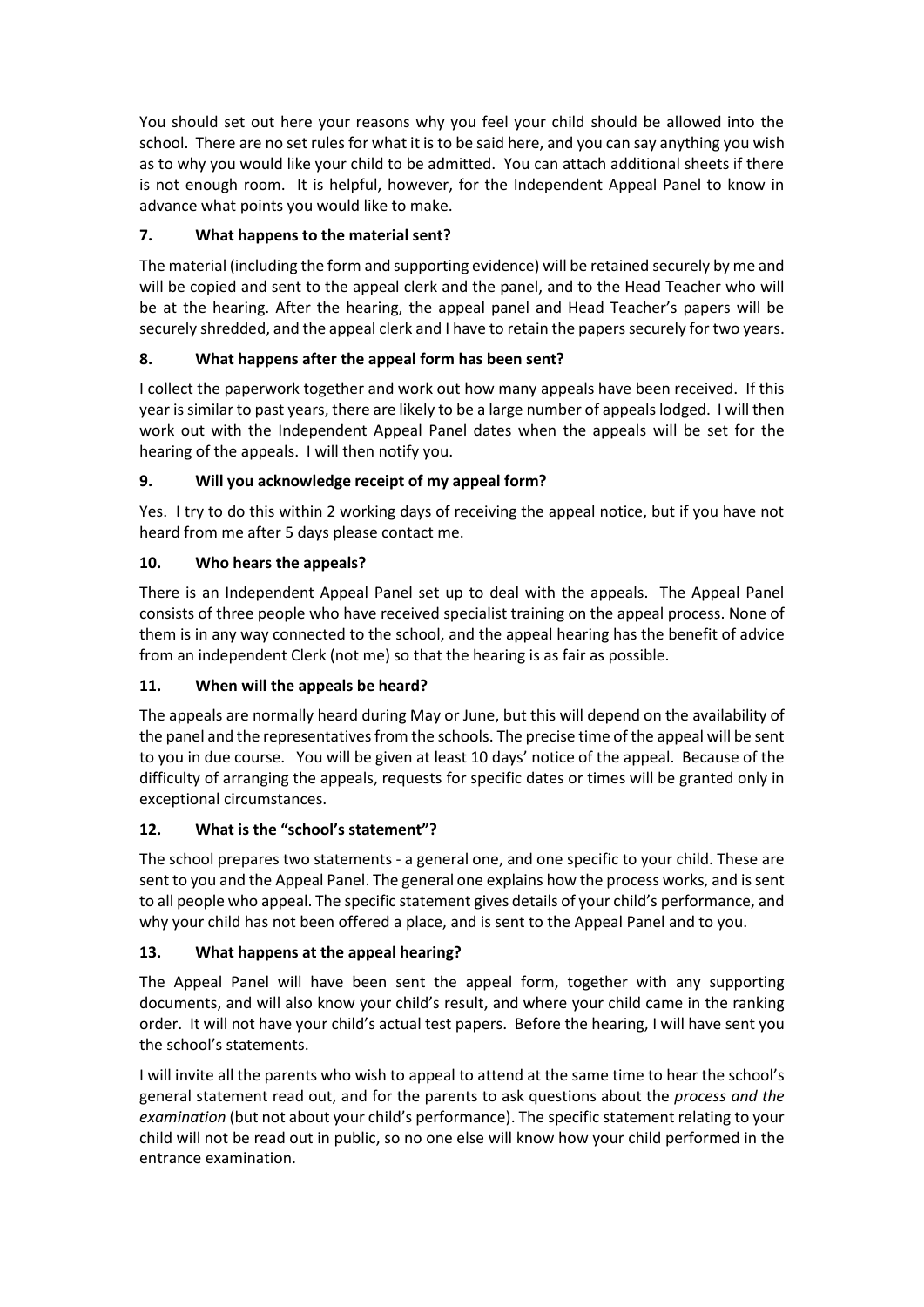There will be a separate meeting (possibly on another day) with the Appeal Panel which will allow you to ask questions of the Head Teacher (or a representative) and make comments. You will be given the opportunity to address the panel, and put forward reasons why you think your child should be admitted to the school.

### **14. Do I have to attend the hearing?**

No. You can allow the Appeal Panel to consider the appeal form and any supporting documents. The Panel will consider the appeal on the papers provided, and will not refuse an appeal simply because you were not there. If you do not intend to come to the hearing, it would be helpful if you could let me know.

#### **15. How long will the hearing last?**

Normally hearings last about 20 minutes, but this is by way of guidance only. Everyone has to be given the opportunity of a fair hearing. If it appears that the hearing is going to take some time, then it is open to the Appeal Panel to decide to hear it on another day.

#### **16. Can I be represented at the hearing?**

Yes. There is nothing to stop you bringing a friend or a representative to help you, but you are not expected to do so. If you do wish to bring somebody with you, it would be helpful if you could let me know in advance.

#### **17. Should I bring my child?**

Normally the Committee will not expect you to bring your child. Indeed, it is generally thought better not to do so.

#### **18. Where will the appeal hearing be heard?**

The appeal hearing will be held at a neutral venue, such as a local hotel, which will have easy access for people by car or public transport. I will make the arrangements when I know how many appeals will be listed.

#### **19. What do I do if I have difficulties understanding the hearing or getting to the hearing?**

If you have difficulty understanding English, or if you have a physical difficulty attending the hearing, then let me know as soon as possible, so that appropriate arrangements can be made.

#### **20. Why has my child not been successful?**

The Mercian Academy Trust of the school is the Admissions Authority and has delegated responsibility for admission appeals to the individual schools which have set out in the Admission Arrangements the basis on which the pupils are admitted to the school. This is on the results of the entrance examinations, and pupils are offered places in strict order of merit. Your child has not been admitted because other pupils have performed better in the examination.

#### **21. How many pupils are admitted each year?**

At the present time there are 150 pupils who are admitted to the High School (the girls' school) and 180 to the Grammar School (the boys' school). This is a limit placed on the number of places at the school based available space and the resources of the school.

#### **22. What makes a successful appeal?**

It is not possible to say what will make an appeal successful. Anything that you wish to say to the Appeal Panel will be taken into account. From experience of previous years, however, and